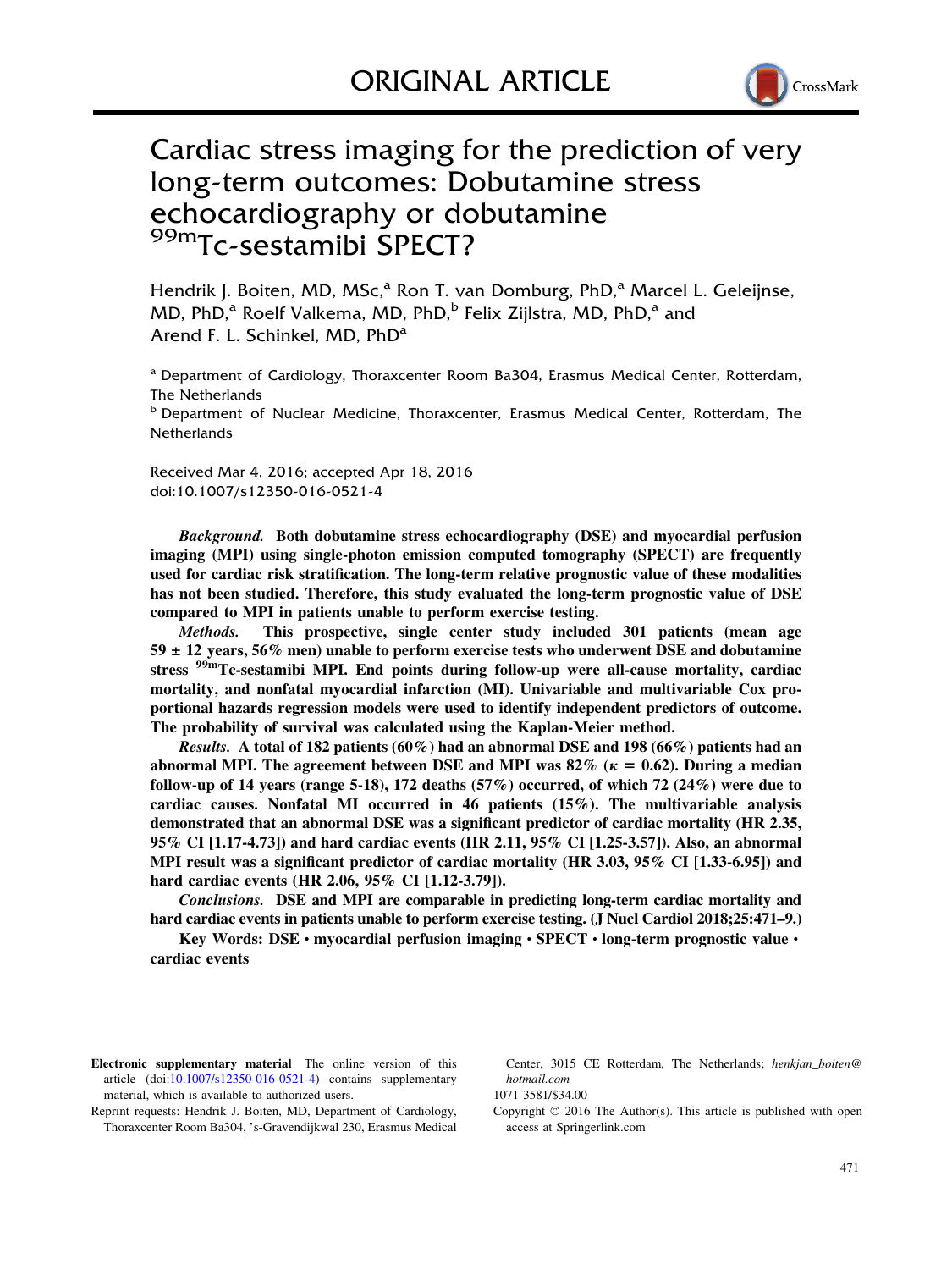| <b>Abbreviations</b> |                                    |
|----------------------|------------------------------------|
| CAD                  | Coronary artery disease            |
| C-statistic          | Concordance statistic              |
| <b>DSE</b>           | Dobutamine stress echocardiography |
| <b>ECG</b>           | Electrocardiography                |
| <b>LVEF</b>          | Left ventricular ejection fraction |
| MBq                  | Megabecquerel                      |
| MI                   | Myocardial infarction              |
| <b>MPI</b>           | Myocardial perfusion imaging       |
| <b>SPECT</b>         | Single-photon emission<br>computed |
|                      | tomography                         |
|                      | Technetium-99m                     |

# See related editorial, pp. 480–482

#### INTRODUCTION

Coronary artery disease (CAD) remains a leading cause of morbidity and mortality worldwide. As such, noninvasive imaging techniques are important to diagnose and risk stratify patients with  $CAD.1$  $CAD.1$  In patients who cannot exercise, due to conditions such as degenerative joint disease and peripheral vascular disease, pharmacologic stress testing is an appropriate alternative. Both dobutamine stress echocardiography (DSE) and stress myocardial perfusion imaging (MPI) are widely used for the evaluation of stress-induced myocardial ischemia, and provide significant prognostic information. $2-7$  Currently, information on the long-term relative prognostic value of DSE compared to MPI is lacking. Therefore, this study evaluated the long-term prognostic value of DSE compared to MPI in patients unable to perform exercise testing.

#### METHODS

#### Study Population

The study population consisted of 354 consecutive patients. This study is a continuation of the previously reported study in which the same patient population was evaluated with a mean follow-up of  $7.3 \text{ years}$  $7.3 \text{ years}$  $7.3 \text{ years}$ .<sup>3</sup> All patients underwent simultaneous dobutamine stress echocardiography and dobutamine stress 99mTc-sestamibi SPECT for the evaluation of suspected or known CAD. Follow-up was successful in 351 (99%) patients. Fifty patients underwent early coronary revascularization \60 days after MPI and were excluded from analysis. This exclusion was based on previously published data indicating that referral to coronary revascularization in the first 60 days after testing tends to be based on the results of the test. Referral to revascularization  $>60$  days after testing tends to be based on the worsening of the patient's clinical status. $8$  All patients gave informed consent

before testing and the local ethics committee approved the study protocol. Patients were enrolled between January 1991 and January 1995. The test in these patients with known or suspected CAD was requested for evaluation of ischemia. Before the stress test, a structured interview was achieved, including assessment of cardiac risk factors. Hypertension was defined as blood pressure  $\geq$ 140/90 mmHg or the use of antihypertensive medication. Diabetes mellitus was defined as a fasting glucose level  $>140$  mg/ dL or use of insulin or oral hypoglycemic agents. Hypercholesterolemia was defined as a total cholesterol  $\geq$ 6.4 mmol/L or treatment with lipid-lowering medication.

#### Dobutamine Stress Testing Protocol

The dobutamine stress testing was performed using a standard protocol as described previously.<sup>3</sup> Dobutamine was injected intravenously, starting at a dose of 10 µg/kg/min for 3 min and increasing by 10 µg/kg/min to a maximum dose of 40 lg/kg/min. If the test end point was not reached at a maximum dose of dobutamine, up to 1 mg of atropine was administered intravenously. During stress testing, blood pressure, heart rate, and electrocardiography were continuously monitored. Test endpoints were achievement of target heart rate (85% of maximum age and sex-predicted heart rate), horizontal or downsloping ST-segment depression of more than 2 mm, ST-segment elevation of more than 1 mm, severe angina, systolic blood pressure decrease  $>40$  mmHg, blood pressure  $>240/110$  mmHg, or clinically important cardiac arrhythmias. An intravenous beta-blocker was used to reverse the effects of dobutamine/atropine.

# 99mTc-Sestamibi SPECT MPI

An intravenous dose of 370 MBq of  $\rm{^{99m}Tc\text{-}sestamibi}$  was administered approximately 1 minute before the termination of the stress test. For resting studies, 370 MBq of <sup>99m</sup>Tc-sestamibi was injected  $\geq$  24 hours after the stress study. Image acquisition was achieved with a Gammasonics single-head camera (Siemens, Iselin, NJ) without attenuation or scatter correction, using a low-energy all-purpose collimator. In all cases, transaxial tomograms were reconstructed; for each study, six short-axis and three sagittal long-axis slices were analyzed. To compare the rest and stress studies, each of the short-axis slides was divided into eight equal segments. The septal part of the two basal slices was excluded from analysis because this region corresponds to the fibrous portion of the interventricular septum and normally exhibits reduced uptake. The apical region was assessed from the three sagittal cross sections. A total of 47 segments per patient were analyzed. Data interpretation was performed visually and semiquantitatively. Circumferential profile analysis was used to assist visual analysis of images.

Stress and rest tomographic views were reviewed side-byside by two experienced observers who were unaware of clinical data and echocardiograms, using a 5-point scoring system  $(1 = normal, 2 = slightly reduced, 3 = moderately)$ reduced,  $4 =$  severely reduced,  $5 =$  absent uptake). Ischemia was defined as a perfusion defect on stress images that partially or completely resolved at rest in at least two contiguous segments. A region was classified as infarcted in the case of a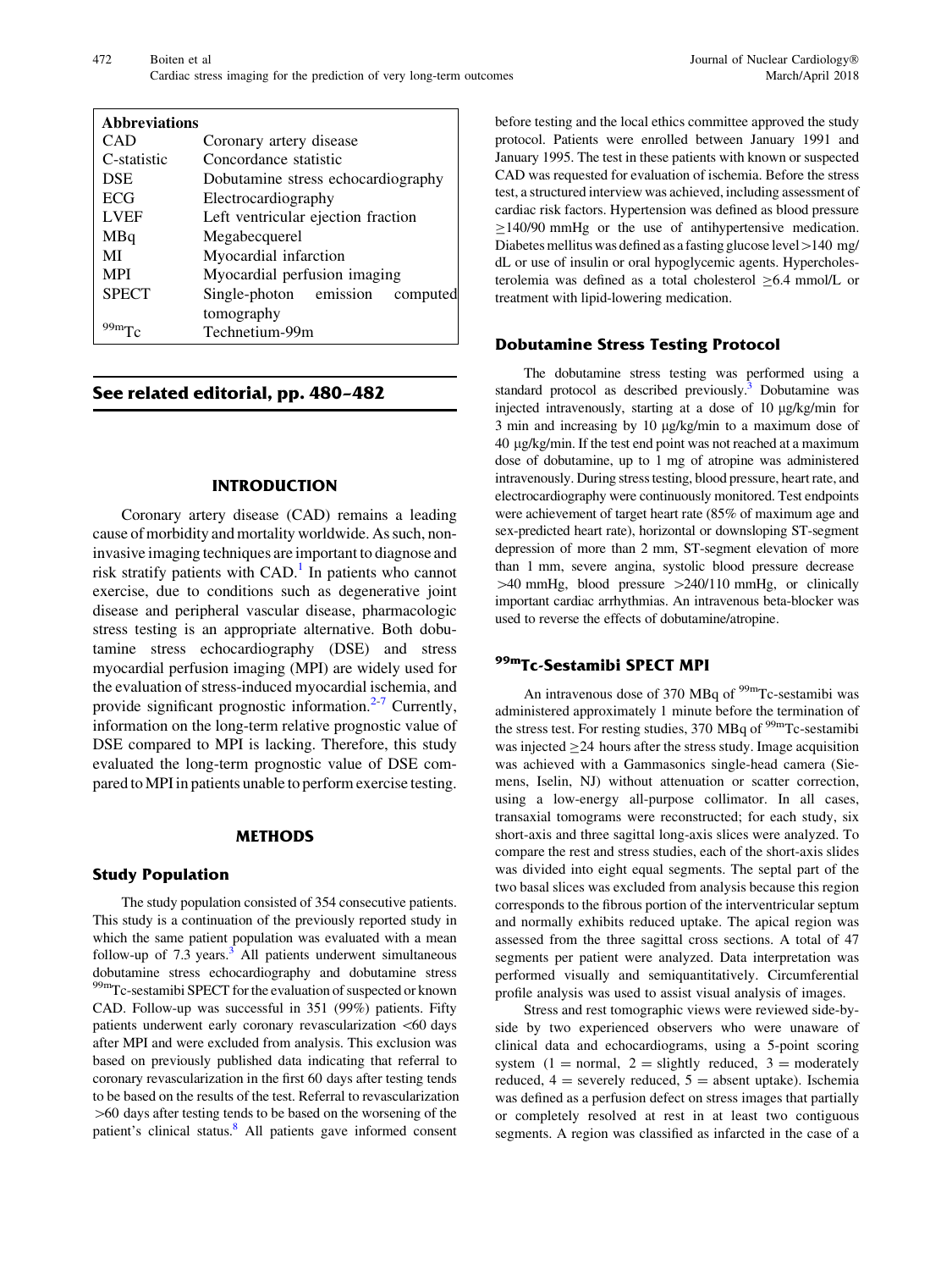perfusion defect on stress images in two or more contiguous segments, which persisted on rest images. An abnormal scan was considered in the presence of a fixed or reversible perfusion defect. To overcome misalignment between the myocardial perfusion data and the echocardiographic data, an identical six-segment model was used for both techniques. The 16 echocardiographic and 47 scintigraphic segments were regrouped into six major myocardial regions (anterior, septum anterior, septum inferior, inferoposterior, lateral, and apical).

### Dobutamine Stress Echocardiography

Two-dimensional echocardiograms were acquired at rest, during dobutamine stress testing, and during recovery. Two experienced observers, unaware of any other data, scored the echocardiograms using a standard 16-segment model. Regional wall motion and systolic wall thickening were scored on a 5 point scale (1 = normal, 2 = mild hypokinesia, 3 = severe hypokinesia,  $4 = \text{akinesia}, 5 = \text{dyskinesia}.$  Ischemia was defined as new or worsened wall motion abnormalities during stress, indicated by an increase in wall motion score of  $\geq$ 1 grade in one or more segments. Ischemia was not considered to be present when akinetic segments at rest became dyskinetic during stress. Dobutamine stress echocardiographic results were defined as abnormal if there was ischemia during stress or fixed wall motion abnormalities. Echocardiographic segments were grouped into six major segments for comparison with SPECT.<sup>[9](#page-7-0)</sup> Tests that were stopped prematurely in the absence of perfusion or wall motion abnormalities were considered negative.

## Follow-Up

Clinical outcome data were obtained in 2012 by contacting the patient, the patients' general practitioners, civil registries, and reviewing hospital records. The date of the last review or consultation was used to calculate follow-up time. The endpoints were all-cause mortality, cardiac mortality, and nonfatal myocardial infarction (MI). Cardiac mortality was defined as death caused by MI, cardiac arrhythmias, refractory heart failure, or sudden death occurring without another explanation. The combined endpoint of cardiac mortality and nonfatal MI was considered as hard cardiac events. MI was defined according to the Joint European Society of Cardiology/ American College of Cardiology Committee criteria.<sup>[10](#page-7-0)</sup> Diagnosis of an acute, evolving, or recent MI was fulfilled either by a typical rise and gradual fall (troponin) or more rapid rise and fall (creatinine kinase-MB) of biochemical markers of myocardial necrosis with at least one of the following criteria: ischemic symptoms, development of pathological Q waves on the electrocardiogram, electrocardiogram changes indicative of myocardial ischemia (ST-segment elevation or depression), or coronary artery intervention; or by pathological findings of an acute MI.

#### Statistical Analysis

Values were expressed as means (±SD) or number, and compared using the Student t-test or Chi-squared test. Agreement between DSE and MPI was assessed by  $\kappa$  statistics. Univariable and multivariable Cox proportional hazard models were used to identify variables that were independently predictive of late cardiac events. The risk of a variable was expressed as hazard ratios with corresponding 95% confidence intervals. Clinical data, stress test variables, and non-invasive imaging data were incorporated into the analysis. The multivariable analysis was performed by first considering the clinical data, and next the combination of clinical and stress test variables. In the final models, the stress echocardiographic or <sup>99m</sup>Tc-sestamibi SPECT data were added. The discriminative ability of the Cox regression models was determined by calculating the concordance (C)-index. Models are typically considered reasonable when the C-index  $>0.7$ .<sup>11</sup> The probability of survival was calculated using the Kaplan-Meier method, and survival curves were compared using the log-rank test. P-values\.05 were considered statistically significant. All statistical analyses were performed using SPSS 22 (IBM Corp., Armonk, NY, USA).

## RESULTS

## Patient Demographics and Stress Test **Results**

The clinical characteristics are presented in Table [1.](#page-3-0) The mean age of the 301 patients was  $59 \pm 12$  years, and 56% were men. A total of 149 patients (50%) had a previous MI. During the dobutamine-atropine stress test, heart rate increased from a mean  $(\pm SD)$  of 69  $\pm$  13 beats per minute to  $136 \pm 17$  beats per minute ( $P \lt 0.0001$ ), and systolic blood pressure increased from  $136 \pm 23$  mm Hg to  $147 \pm 30$  mm Hg ( $P < .001$ ). Atropine, which was added in 129 patients (43%), was more frequently administered in patients taking betablockers (67% (84/125]) than in those who were not (26% (45/176],  $P < .0001$ ). Side effects during stress testing included non-sustained ventricular tachycardia in 13 patients (4%), atrial fibrillation in 4 patients (1%), severe hypotension in 2 patients (0.7%), nausea in 15 patients (5%), and headache in 15 patients (5%). No patient experienced a MI or fatal complication. The test was terminated because of side effects in 17 patients  $(6\%).$ 

#### Imaging Results and Follow-Up

Abnormal DSE was detected in 182 (60%) patients, whereas 198 (66%) patients had an abnormal MPI. The agreement between DSE and MPI was 82% ( $\kappa = 0.62$ ). When considered the 152 patients without previous MI the agreement between DSE and MPI was 81%  $(\kappa = 0.60)$ . The agreement between DSE and MPI was 86% ( $\kappa = 0.36$ ) when only ischemia was considered. Normal DSE and abnormal MPI were observed in 35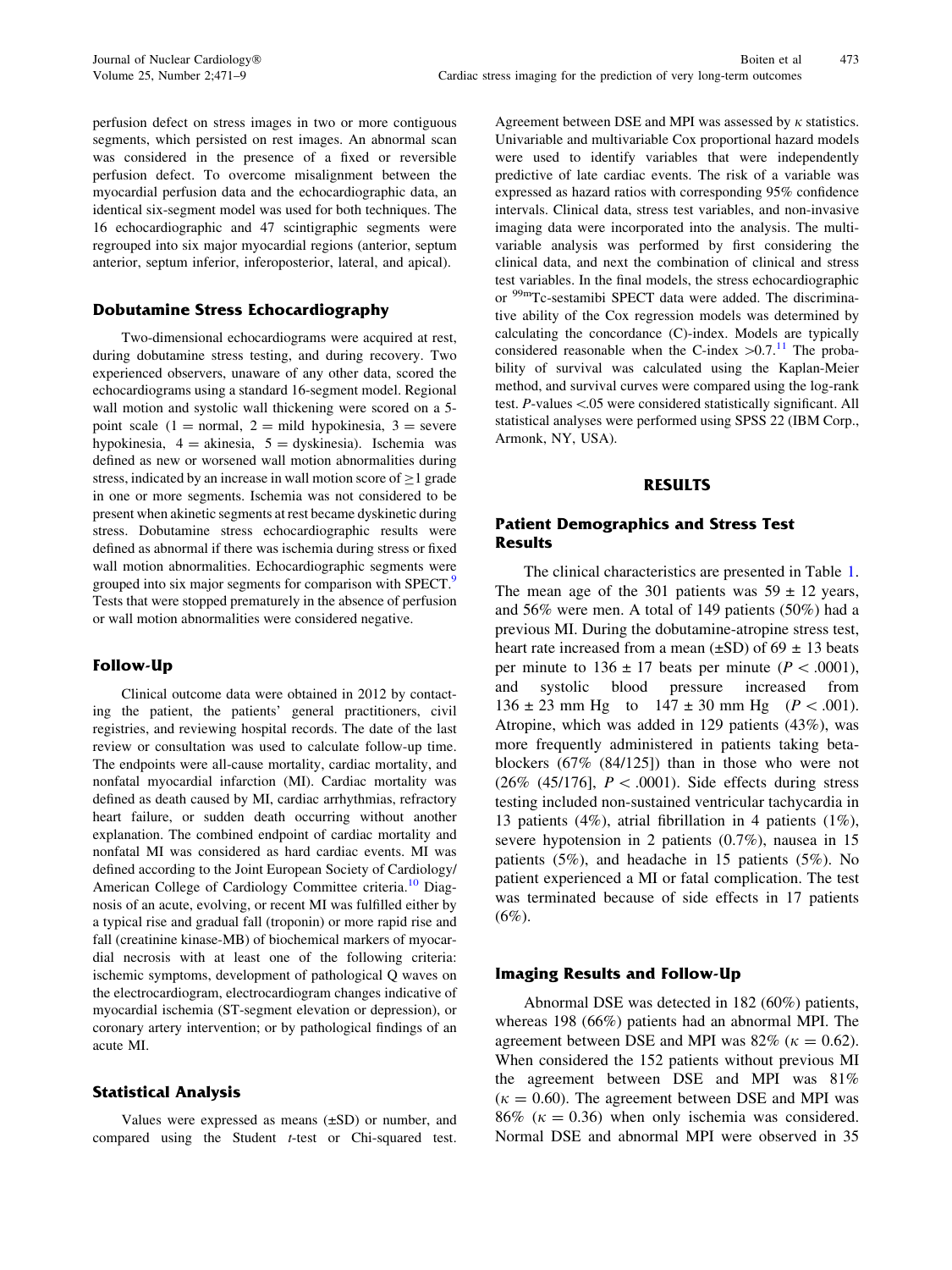| Variable (number<br>and $%$ ) | Total<br>$N = 301$ | Cardiac<br>mortality<br>$N = 72$ | No cardiac<br>mortality<br>$N = 229$ | $P-$   | Cardiac<br>events<br>value $N = 118$ | No cardiac<br>events<br>$N = 183$ | $P-$<br>value |
|-------------------------------|--------------------|----------------------------------|--------------------------------------|--------|--------------------------------------|-----------------------------------|---------------|
| Clinical data                 |                    |                                  |                                      |        |                                      |                                   |               |
| Age $>70$ years               | 55 (18)            | 22(31)                           | 33 (14)                              | .65    | 23 (19)                              | 32 (17)                           | .38           |
| Male gender                   | 168 (56)           | 50 (69)                          | 118 (52)                             | .01    | 79 (67)                              | 89 (49)                           | .002          |
| Previous MI                   | 149 (50)           | 51 (71)                          | 98 (43)                              | < 0.01 | 79 (34)                              | 70 (38)                           | < 001         |
| Hypertension                  | 132 (44)           | 34 (47)                          | 98 (43)                              | .49    | 54 (46)                              | 78 (43)                           | .45           |
| Hypercholesterolemia          | 76 (25)            | 23 (32)                          | 53 (23)                              | .21    | 34 (29)                              | 42 (23)                           | .27           |
| Smoking                       | 79 (26)            | 26(36)                           | 53 (23)                              | .03    | 34 (29)                              | 45 (25)                           | .42           |
| Heart failure                 | 57 (19)            | 26(36)                           | 31 (14)                              | < 0.01 | 30 (25)                              | 27(15)                            | .003          |
| Diabetes mellitus             | 43 (14)            | 14 (19)                          | 29(13)                               | .16    | 19 (16)                              | 24 (13)                           | .55           |
| Stress test results           |                    |                                  |                                      |        |                                      |                                   |               |
| Typical angina                | 72 (24)            | 16 (22)                          | 56 (24)                              | .69    | 33 (28)                              | 39 (21)                           | .21           |
| ST-segment changes            | 85 (28)            | 31(43)                           | 54 (24)                              | .001   | 47 (21)                              | 38 (21)                           | .001          |
| Abnormal DSE                  | 182 (60)           | 59 (82)                          | 123 (54)                             | < .001 | 92 (78)                              | 90 (49)                           | < 001         |
| Abnormal MPI                  | 198 (66)           | 62 (86)                          | 136 (59)                             | < .001 | 97 (82)                              | 101 (55)                          | < 001         |

#### <span id="page-3-0"></span>Table 1. Clinical characteristics

MI, myocardial infarction; DSE dobutamine stress echocardiography; MPI myocardial perfusion imaging

patients, whereas 19 patients had a normal MPI and an abnormal DSE. During a median follow-up of 14 years (range 5-18), 172 deaths (57%) occurred, of which 72 (24%) were due to cardiac causes. Nonfatal MI occurred in 46 patients (15%).

## Clinical Data and Outcome

Univariable predictors of both endpoints (cardiac mortality and hard cardiac events) were age, male gender, previous MI, heart failure, and ST-segment changes (Table 1). When analyzed as a dichotomous variable age was not a significant predictor. Smoking was also a significant predictor of cardiac mortality. Both an abnormal DSE and an abnormal MPI were strongly associated with both endpoints.

## Survival Analysis and Predictors of Long-Term Outcome

Annualized event rates for cardiac mortality for patients with normal DSE was significantly lower (0.8%) than for those with abnormal DSE (2.8%,  $P < .001$ ). According to hard cardiac events, annualized event rates for normal DSE were 1.5% compared to 3.8% in abnormal DSE ( $P < .001$ ). Equally, the annualized event rates for cardiac mortality for patients with normal MPI was significantly lower than for those with abnormal MPI (0.6% vs 2.8%,  $P \lt .001$ ). The annualized rates for hard cardiac events were 1.3% in normal MPI and 3.7% in abnormal MPI ( $P < .001$ ).

Kaplan-Meier survival curves are presented in Figures [1](#page-4-0), [2,](#page-4-0) and [3.](#page-5-0) The survival curves show that a normal DSE and a normal MPI were associated with relatively low risk for all-cause mortality, cardiac mortality, and hard cardiac events. Conversely, patients with an abnormal test result had a significantly increased risk of all-cause mortality (Figure [1](#page-4-0)), cardiac mortality (Figure [2\)](#page-4-0) and hard cardiac events (Figure 3???). The survival curves continued to diverge during the longterm follow-up period, which indicated a maintained prognostic value of both imaging modalities.

Multivariable analysis demonstrated that age, previous MI, smoking, and heart failure were independent predictors of cardiac mortality (Table [2\)](#page-6-0). Previous MI and heart failure were independent predictors of hard cardiac events (Table [2](#page-6-0)). Age was of borderline significance. A multivariable model also revealed that both an abnormal DSE and an abnormal MPI had an incremental prognostic value over clinical variables and stress test parameters. For the prediction of cardiac mortality, the C-index for clinical and clinical and stress test data was 0.73 and 0.76, respectively. The C-index was 0.76 when DSE or MPI was added. For the prediction of hard cardiac events, the C-index for clinical and clinical and stress test data was 0.70 and 0.71, respectively and 0.71 when DSE or MPI were added.

## **DISCUSSION**

The present study is the first to assess the prognostic value of DSE compared to MPI for long-term outcome.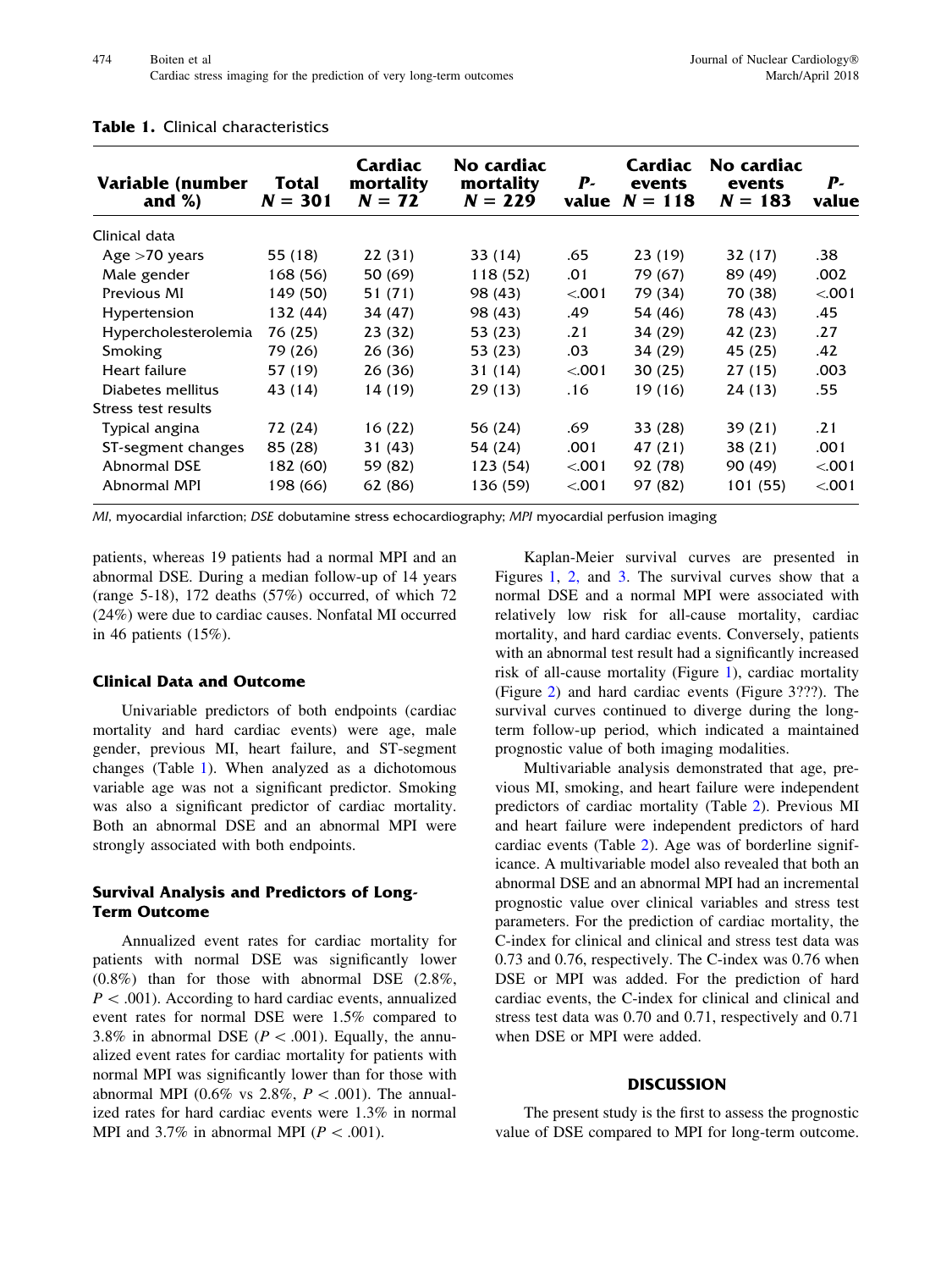<span id="page-4-0"></span>

Figure 1. Kaplan-Meier survival curves for all-cause mortality using DSE (A) and MPI (B). y years, MPI myocardial perfusion imaging, DSE dobutamine stress echocardiography.



Figure 2. Kaplan-Meier survival curves for cardiac mortality using DSE (A) and MPI (B). y, years; MPI, myocardial perfusion imaging; DSE, dobutamine stress echocardiography.

During a median follow-up of 14 years, 172 deaths occurred, of which 72 were due to cardiac causes. Nonfatal MI occurred in 46 patients. The survival curves continued to diverge during the follow-up period, indicating a maintained prognostic value of both DSE and MPI. Both patients with a normal DSE and a normal MPI had a relatively favorable long-term prognosis in contrast to patients with an abnormal imaging result. A multivariable model revealed that both an abnormal DSE and an abnormal MPI had an incremental prognostic value over clinical variables and stress test parameters. Ischemia on DSE but not ischemia on MPI was predictive of outcome. Both modalities were comparable in identifying patients with low or high risk of cardiac events during long-term follow-up.

Non-invasive imaging techniques are central in diagnosing patients with known of suspected CAD. Both DSE and MPI play important roles in this regard, in particular in patients with an intermediate likelihood of  $CAD<sup>12</sup>$  $CAD<sup>12</sup>$  $CAD<sup>12</sup>$  and show similar accuracy in the diagnosis of CAD.[5,6](#page-7-0) Data on the long-term prognostic implications of these imaging techniques are lacking.<sup>[13](#page-7-0)</sup>

A few previous studies have compared the prognostic value between DSE and MPI with a mean follow-up time of less than 8 years.<sup>2,3,5-[7,14](#page-7-0),[15](#page-7-0)</sup> Geleijnse et al<sup>[2](#page-7-0)</sup> studied 220 patients with chest pain undergoing DSE and simultaneous 99mTc-sestamibi SPECT. 24 patients experienced hard cardiac events. During a follow-up of  $31 \pm 15$  months, event rates after both stress modalities were similar. They concluded that DSE and MPI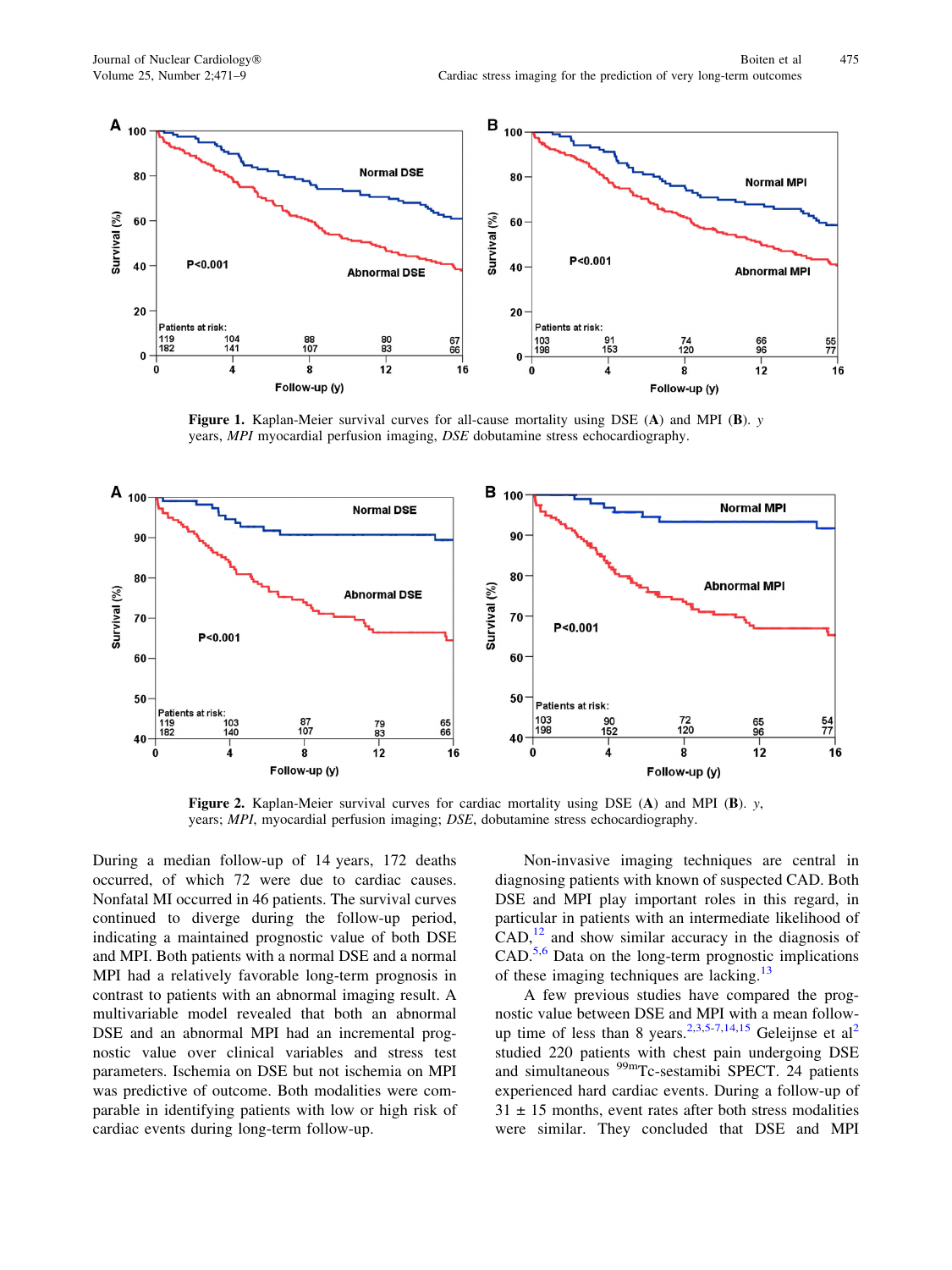<span id="page-5-0"></span>

**Figure 3.** Kaplan-Meier survival curves for hard cardiac events using DSE (A) and MPI (B).  $y$ , years; MPI, myocardial perfusion imaging; DSE, dobutamine stress echocardiography.

provided comparable prognostic information. Olmos et al<sup>[14](#page-7-0)</sup> reported a study of 248 patients who underwent exercise echocardiography and thallium-201 SPECT. During a mean follow-up of  $3.7 \pm 2.0$  years, 8 nonfatal infarctions and 7 cardiac deaths occurred. They reported that exercise echocardiography and thallium-201 SPECT provide comparable prognostic information for cardiac death and cardiac events. In 146 patients with previous MI, Acampa et  $al<sup>15</sup>$  $al<sup>15</sup>$  $al<sup>15</sup>$  compared the prognostic value of DSE and SPECT MPI. During a mean followup of  $44 \pm 19$  months, 20 cardiac events occurred. Ischemia at MPI, but not at echocardiography, was a significant predictor of cardiac events. Previously, we reported the 7-year follow-up in these 301 patients. In that study, patients with normal DSE and MPI maintained a relatively low event rate compared to patients with an abnormal DSE and MPI. Compared to these previous studies, our study included 301 patients who were followed for a median time of 14 years. The present study extends the observations from these previous studies and demonstrates that the long-term prognostic value of DSE is similar to that of stress MPI.

A meta-analysis reported higher annualized cardiac events for patients with normal pharmacological SPECT (1.78%) compared to patients with normal exercise SPECT  $(0.65\%)$ .<sup>[16](#page-7-0)</sup> Several reasons have been attributed for these difference; patients who underwent pharmacological stress SPECT are older, have more comorbidities and has an increased number of risk factors for CAD. In the current study, we found an annualized hard cardiac event rate of 1.3% for normal dobutamine stress MPI. From a clinical perspective, patients unable to perform exercise tests who have a normal MPI have a good prognosis and could be spared invasive evaluation of the coronary arteries. Based on the current findings,

both a normal DSE and a normal stress MPI identified low- and high-risk patient groups. As a consequence, both stress modalities could be used interchangeably in identifying low-risk patient group.

Both DSE and MPI have developed rapidly over the past years and have emerged as a valuable tool for diagnosis and prognosis of CAD. These imaging methods have inherent differences: SPECT probes myocardial hypoper-fusion, whereas DSE probes systolic dysfunction.<sup>[13](#page-7-0)</sup> According to the ischemic cascade, a series of biochemical reactions that occurs after inadequate myocardial blood supply, perfusion abnormalities precede systolic dysfunc-tion.<sup>[13](#page-7-0)</sup> This may influence the sensitivity and specificity of MPI and DSE for the evaluation of myocardial ischemia. DSE is less sensitive in detecting CAD for mild disease, but more specific for the overall patient group. Stress SPECT has a higher diagnostic accuracy in patients with multivessel CAD.<sup>17</sup> A recent multicenter study  $18$  compared commonly used imaging techniques and found that both MPI and stress echocardiography had good diagnostic accuracy for CAD (area under the curve 0.74 and 0.70, respectively). Our findings show that there are comparable implications in risk-stratifying patients, using either modality. Which of these modalities is most suitable still depends on the patients clinical status, availability, and local expertise and costs.

This study has some limitations. First, the prognostic value of gated SPECT was not examined, due to the fact that at the time of data collection gated SPECT was not routinely performed in our center. As a result left ventricular ejection fraction (LVEF) was not available. Also, LVEF was not routinely examined during DSE. Information about LVEF could have improved the current analysis. Second, attenuation or scatter correction during stress SPECT was not routinely performed.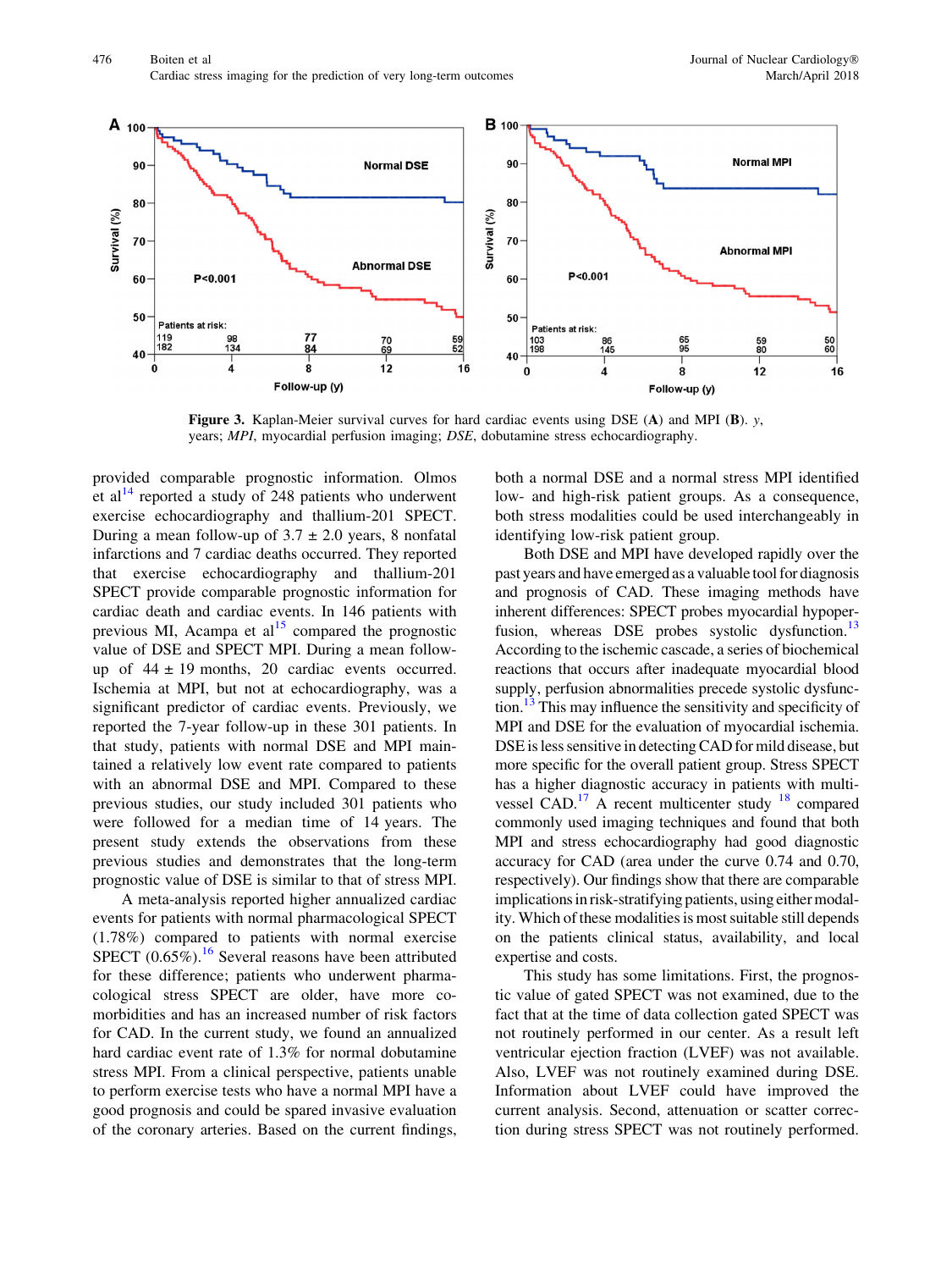<span id="page-6-0"></span>

|                                                                                                                                                |                  |                                     | Cardiac mortality                                     |                                                            |                  |                                      | Hard cardiac events                           |                                                 |
|------------------------------------------------------------------------------------------------------------------------------------------------|------------------|-------------------------------------|-------------------------------------------------------|------------------------------------------------------------|------------------|--------------------------------------|-----------------------------------------------|-------------------------------------------------|
| Variable                                                                                                                                       | Clinical<br>data | Clinica<br>data +<br>stress<br>test | data + stress<br><b>SPECT</b><br>Clinical<br>$test +$ | data + stress<br>$test + ECHO$<br>Clinical                 | Clinical<br>data | Clinical<br>stress<br>data +<br>test | $data + stress$<br>$test + SPECT$<br>Clinical | data + stress<br>ECHO<br>Clinical<br>$test +$   |
| Clinical data                                                                                                                                  |                  |                                     |                                                       |                                                            |                  |                                      |                                               |                                                 |
| Age*                                                                                                                                           | 1.06             | 1,06                                |                                                       | $1.04(1.01 - 1.04(1.02 - 1.04(1.07 - 1.04(1.02 - 1.04))))$ |                  | $1.02(1.01 -$<br>1.04                | $1.02(1.00 -$<br>1.04                         | $1.02(1.00 - 1.04)$                             |
| Men                                                                                                                                            | $P = .25$        | $P = .36$                           | $P = 0.36$                                            | $P = .30$                                                  | $P = .10$        | $P = .08$                            | $P = .15$                                     | $P = 0.09$                                      |
| Previous MI**                                                                                                                                  |                  | $2.32(1.34 - 2.16(1.24 -$           | $P = .09$                                             | $= .06$<br>$\sim$                                          | $2.25(1.47-$     | $2.06(1.33 -$                        | 1.69 (1.06-                                   | 05<br>$P =$                                     |
|                                                                                                                                                | 4.01             | 3.75)                               |                                                       |                                                            | 3.45             | 3.17                                 | 2.68)                                         |                                                 |
| Hypertension                                                                                                                                   | $P = .29$        | $P = .29$                           | $P = .80$                                             | $06 = 0$<br>P,                                             | $P = .37$        | $P = .18$                            | $P = .24$                                     | .73<br>$\overline{\mathbf{I}}$<br>P.            |
| Hypercholesterolemia $P = .23$                                                                                                                 |                  | $P = .23$                           | $P = .14$                                             | $P = .17$                                                  | $P = .94$        | $P = .72$                            | $P = .73$                                     | 48<br>$P =$                                     |
| Smoking                                                                                                                                        | 3.10             | $1.88(1.14 - 1.78(1.08 -$<br>2.94)  | $1.78(1.08 - 2.95)$                                   | $1.89(1.14-3.12)$                                          | $P = .67$        | $= .54$<br>Q.                        | $P = .82$                                     | 42<br>$\overline{\mathsf{I}}$<br>$\overline{a}$ |
| Heart failure                                                                                                                                  |                  | $2.52(1.52 - 2.39(1.43 -$           | 2.29 (1.38-3.82)                                      | $2.31(1.38-3.88)$ $1.77(1.14-1.63(1.04-$                   |                  |                                      | $P = .08$                                     | $1.62(1.03 - 2.55)$                             |
|                                                                                                                                                | 4.18             | 3.97)                               |                                                       |                                                            | 2.76)            | 2.54                                 |                                               |                                                 |
| Diabetes mellitus                                                                                                                              | $P = .28$        | $P = .41$                           | $= .24$<br>P.                                         | $= .27$<br>P,                                              | $P = .87$        | $= .93$<br>P.                        | $P = .86$                                     | $= .71$<br>P.                                   |
| Stress test variables                                                                                                                          |                  |                                     |                                                       |                                                            |                  |                                      |                                               |                                                 |
| Typical angina                                                                                                                                 |                  | $P = .25$                           | $P = .39$                                             | $P = .33$                                                  |                  | $P = .83$                            | $P = .82$                                     | $P = .54$                                       |
| ST-segment changes                                                                                                                             |                  | $\infty$<br>1.93(1.1)               | $1.69(1.03 - 2.77)$                                   | $1.78(1.08 - 2.93)$                                        |                  | $1.85(1.23 -$                        | $1.67(1.11 -$                                 | $1.61(1.05 - 2.45)$                             |
|                                                                                                                                                |                  | 3.14                                |                                                       |                                                            |                  | 2.77                                 | 2.52                                          |                                                 |
| Abnormal MPI                                                                                                                                   |                  |                                     | $3.03(1.33 - 6.95)$                                   |                                                            |                  |                                      | $2.06(1.12-$<br>3.79)                         |                                                 |
| Abnormal DSE                                                                                                                                   |                  |                                     |                                                       |                                                            |                  |                                      |                                               |                                                 |
| C-index                                                                                                                                        | 73               | 76                                  | .76                                                   | $2.35(1.17-4.73)$<br>.76                                   | OL.              | $\overline{71}$                      | $\overline{5}$                                | 2.11 (1.25-3.57)<br>$\overline{71}$             |
| Values are expressed as Cox proportional hazard ratio (HR) and 95% confidence interval (CI)<br>MI, myocardial infarction<br>* Per 10% increase |                  |                                     |                                                       |                                                            |                  |                                      |                                               |                                                 |

Table 2. Multivariable predictors of cardiac mortality and hard cardiac events Table 2. Multivariable predictors of cardiac mortality and hard cardiac events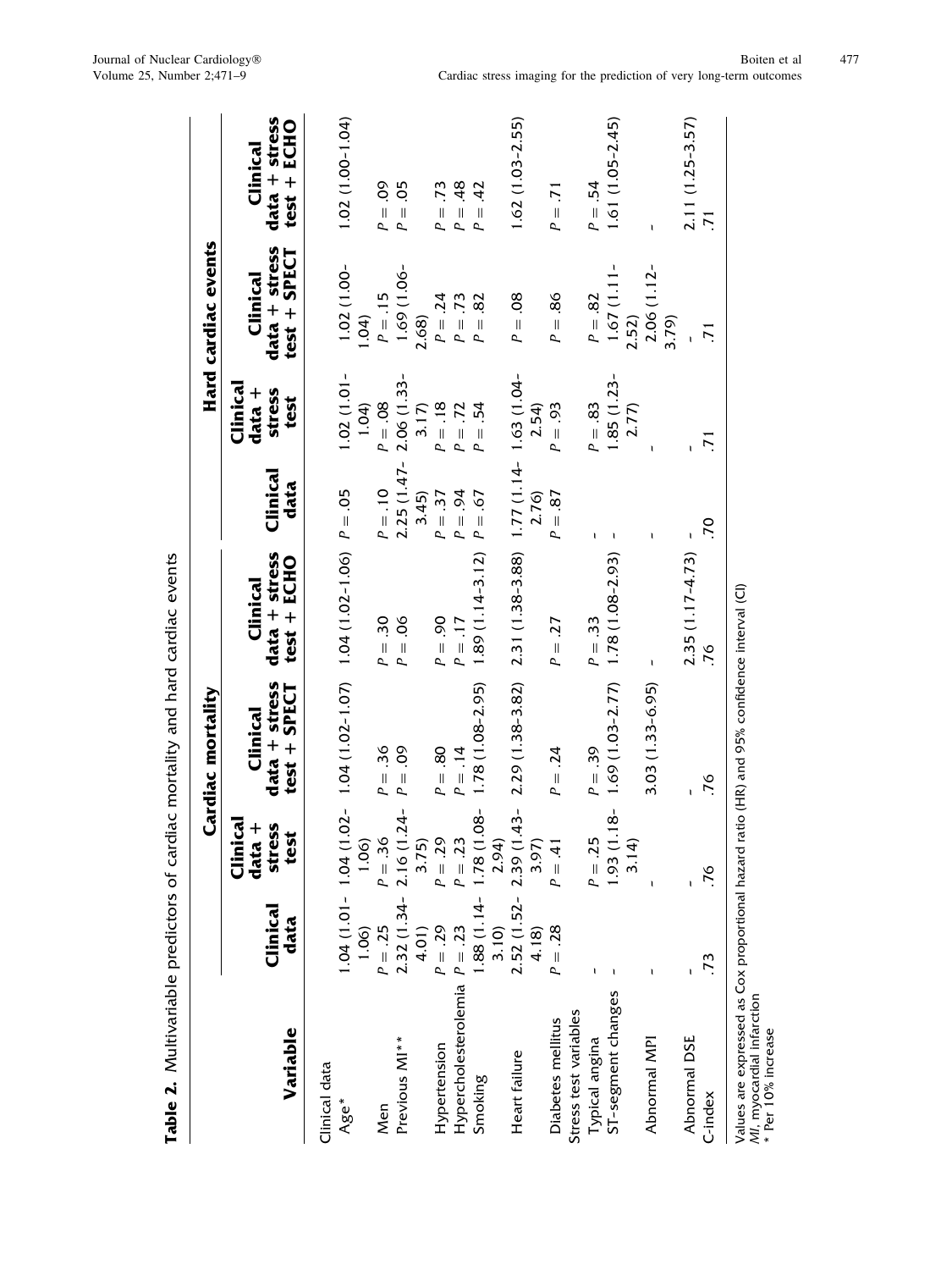<span id="page-7-0"></span>Previous studies have shown that attenuation correction contribute to optimize further risk stratification.<sup>[19,20](#page-8-0)</sup> Third, the patient population was relatively small. This could have influenced the results.

## NEW KNOWLEDGE GAINED

Dobutamine stress echocardiography and dobutamine stress 99mTc-sestamibi SPECT are comparable in predicting long-term  $(>14 \text{ years})$  cardiac mortality and hard cardiac events in high-risk patients (patients unable to perform exercise testing). From a clinical view, both techniques can be used interchangeably to classify patients as low or high risk of cardiac events.

#### **CONCLUSIONS**

In this study DSE and MPI provide comparable prognostic information for the prediction of cardiac mortality and hard (cardiac mortality and nonfatal MI) cardiac events in patients unable to perform exercise testing. Both techniques can be used interchangeably to classify patients as low or high risk of cardiac events.

## **Disclosures**

All authors declare no conflicts of interests.

## Open Access

This article is distributed under the terms of the Creative Commons Attribution 4.0 International License ( [http://creativecommons.org/licenses/by/4.0/\)](http://creativecommons.org/licenses/by/4.0/), which permits unrestricted use, distribution, and reproduction in any medium, provided you give appropriate credit to the original author(s) and the source, provide a link to the Creative Commons license, and indicate if changes were made.

# **References**

- 1. Henzlova MJ, Cerqueira MD, Hansen CL, Taillefer R, Yao S. ASNC imaging guidelines for nuclear cardiology procedures: Stress protocols and tracers. J Nucl Cardiol 2009;16:331.
- 2. Geleijnse ML, Elhendy A, van Domburg RT, Cornel JH, Rambaldi R, Salustri A, et al. Cardiac imaging for risk stratification with dobutamine-atropine stress testing in patients with chest pain. Echocardiography, perfusion scintigraphy, or both? Circulation 1997;96:137-47.
- 3. Schinkel AF, Bax JJ, Elhendy A, van Domburg RT, Valkema R, Vourvouri E, et al. Long-term prognostic value of dobutamine stress echocardiography compared with myocardial perfusion scanning in patients unable to perform exercise tests. Am J Med 2004;117:1-9.
- 4. Marwick T, Willemart B, D'Hondt AM, Baudhuin T, Wijns W, Detry JM, et al. Selection of the optimal nonexercise stress for the evaluation of ischemic regional myocardial dysfunction and

malperfusion. Comparison of dobutamine and adenosine using echocardiography and <sup>99m</sup>Tc-MIBI single photon emission computed tomography. Circulation 1993;87:345-54.

- 5. Marwick T, D'Hondt AM, Baudhuin T, Willemart B, Wijns W, Detry JM, et al. Optimal use of dobutamine stress for the detection and evaluation of coronary artery disease: Combination with echocardiography or scintigraphy, or both? J Am Coll Cardiol 1993;22:159-67.
- 6. Forster T, McNeill AJ, Salustri A, Reijs AE, el-Said ES, Roelandt JR, et al. Simultaneous dobutamine stress echocardiography and technetium-99m isonitrile single photon emission computed tomography in patients with suspected coronary artery disease? J Am Coll Cardiol 1993;21:1591-6.
- 7. Smart SC, Bhatia A, Hellman R, Stoiber T, Krasnow A, Collier BD, et al. Dobutamine-atropine stress echocardiography and dipyridamole sestamibi scintigraphy for the detection of coronary artery disease: Limitations and concordance. J Am Coll Cardiol 2000;36:1265-73.
- 8. Hachamovitch R, Berman DS, Kiat H, Cohen I, Cabico JA, Friedman J, et al. Exercise myocardial perfusion SPECT in patients without known coronary artery disease: Incremental prognostic value and use in risk stratification. Circulation 1996;93:905-14.
- 9. Elhendy A, Geleijnse ML, Roelandt JR, van Domburg RT, Ten Cate FJ, Cornel JH, et al. Dobutamine-induced hypoperfusion without transient wall motion abnormalities: Less severe ischemia or less severe stress? J Am Coll Cardiol 1996;27:323-9.
- 10. The Joint European Society of Cardiology/American College of Cardiology Committee. Myocardial infarction redefined: A consensus document of The Joint European Society of Cardiology/ American College of Cardiology Committee for the redefinition of myocardial infarction. Eur Heart J 2000;21:1502-13.
- 11. Harrell FE Jr, Califf RM, Pryor DB, Lee KL, Rosati RA. Evaluating the yield of medical tests. JAMA 1982;247:2543-6.
- 12. Gibbons RJ, Abrams J, Chatterjee K, Daley J, Deedwania PC, Douglas JS, et al. ACC/AHA 2002 guideline update for the management of patients with chronic stable angina: Summary article—a report of the American College of Cardiology/American Heart Association Task Force on Practice Guidelines (Committee on the Management of Patients With Chronic Stable Angina). Circulation 2003;107:149-58.
- 13. Schinkel AF, Bax JJ, Geleijnse ML, Boersma E, Elhendy A, Roelandt JR, et al. Noninvasive evaluation of ischaemic heart disease: Myocardial perfusion imaging or stress echocardiography? Eur Heart J 2003;24:789-800.
- 14. Olmos LI, Dakik H, Gordon R, Dunn JK, Verani MS, Quiñones MA, et al. Long-term prognostic value of exercise echocardiography compared with exercise 201Tl, ECG, and clinical variables in patients evaluated for coronary artery disease? Circulation 1998;98:2679-86.
- 15. Acampa W, Spinelli L, Petretta M, De Lauro F, Ibello F, Cuocolo A. Prognostic value of myocardial ischemia in patients with uncomplicated acute myocardial infarction: Direct comparison of stress echocardiography and myocardial perfusion imaging. J Nucl Med 2005;46:417-23.
- 16. Navare SM, Mather JF, Shaw LJ, Fowler MS, Heller GV. Comparison of risk stratification with pharmacologic and exercise stress myocardial perfusion imaging: A meta-analysis. J Nucl Cardiol 2004;11:551-6.
- 17. Maganti K, Rigolin VH. Stress echocardiography versus myocardial SPECT for risk stratification of patients with coronary artery disease. Curr Opin Cardiol 2003;18:486-93.
- 18. Neglia D, Rovai D, Caselli C, Pietila M, Teresinska A, Aguadé-Bruix S, et al. The EVINCI study investigators. Detection of